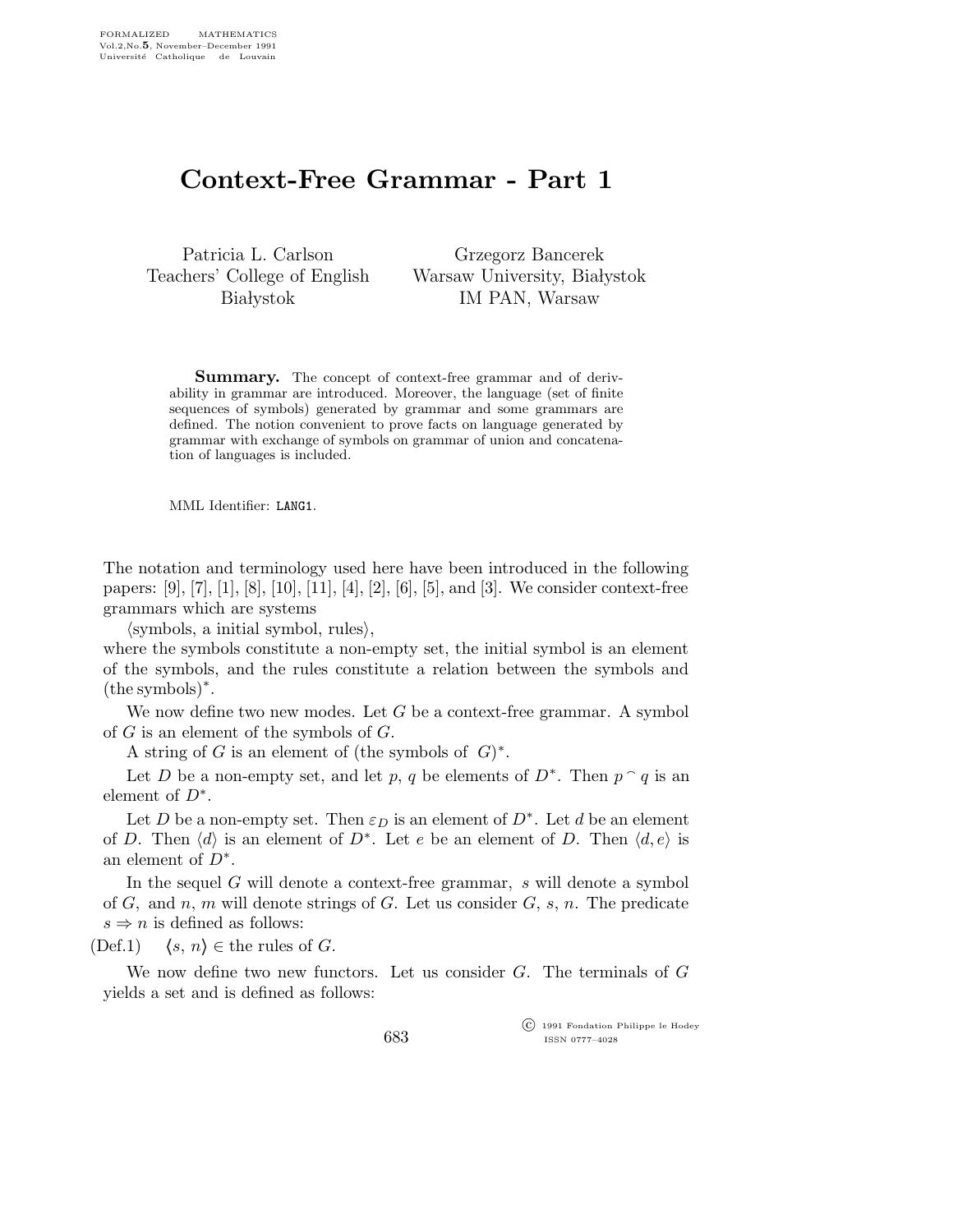(Def.2) the terminals of  $G = \{s : \neg \bigvee_n s \Rightarrow n\}.$ 

The nonterminals of G yielding a set is defined as follows:

(Def.3) the nonterminals of  $G = \{s : \bigvee_n s \Rightarrow n\}.$ 

Next we state the proposition

(1) (The terminals of G) ∪ (the nonterminals of G) = the symbols of G.

Let us consider G, n, m. The predicate  $n \Rightarrow m$  is defined by:

(Def.4) there exist strings  $n_1$ ,  $n_2$ ,  $n_3$  of G and there exists s such that  $n =$  $n_1 \cap \langle s \rangle \cap n_2$  and  $m = n_1 \cap n_3 \cap n_2$  and  $s \Rightarrow n_3$ .

In the sequel  $n_1$ ,  $n_2$ ,  $n_3$  denote strings of G. One can prove the following four propositions:

- (2) If  $s \Rightarrow n$ , then  $n_1 \hat{ } \langle s \rangle \hat{ } \neg n_2 \Rightarrow n_1 \hat{ } \neg n \hat{ } \neg n_2$ .
- (3) If  $s \Rightarrow n$ , then  $\langle s \rangle \Rightarrow n$ .
- (4) If  $\langle s \rangle \Rightarrow n$ , then  $s \Rightarrow n$ .
- (5) If  $n_1 \Rightarrow n_2$ , then  $n \cap n_1 \Rightarrow n \cap n_2$  and  $n_1 \cap n \Rightarrow n_2 \cap n$ .

Let us consider G, n, m. The predicate  $n \Rightarrow_{*} m$  is defined by the condition (Def.5).

(Def.5) There exists a finite sequence p such that len  $p > 1$  and  $p(1) = n$  and  $p(\text{len } p) = m$  and for every natural number i such that  $i \geq 1$  and  $i < \text{len } p$ there exist strings a, b of G such that  $p(i) = a$  and  $p(i+1) = b$  and  $a \Rightarrow b$ .

The following three propositions are true:

- $(6)$   $n \Rightarrow_{*} n$ .
- (7) If  $n \Rightarrow m$ , then  $n \Rightarrow_{*} m$ .
- (8) If  $n_2 \Rightarrow_* n_1$  and  $n_3 \Rightarrow_* n_2$ , then  $n_3 \Rightarrow_* n_1$ .

Let us consider G. The language generated by  $G$  yielding a set is defined by:

(Def.6) the language generated by

 $G = \{a : \text{rng } a \subseteq$ 

the terminals of  $G \wedge \langle$  the initial symbol of  $G \rangle \Rightarrow_{\ast} a$ , where a ranges over elements of (the symbols of  $G$ )<sup>\*</sup>.

Next we state the proposition

(9)  $n \in$  the language generated by G if and only if rng  $n \subseteq$  the terminals of G and  $\langle$  the initial symbol of  $G\rangle \Rightarrow_{*} n$ .

Let a be arbitrary. Then  $\{a\}$  is a non-empty set. Let b be arbitrary. Then  ${a,b}$  is a non-empty set.

Let D, E be non-empty sets, and let a be an element of  $|D, E|$ . Then  $\{a\}$ is a relation between D and E. Let b be an element of  $[D, E]$ . Then  $\{a, b\}$  is a relation between D and E.

We now define three new functors. Let a be arbitrary. The functor  $\{a \Rightarrow \varepsilon\}$ yielding a strict context-free grammar is defined by:

(Def.7) the symbols of  $\{a \Rightarrow \varepsilon\} = \{a\}$  and the rules of  $\{a \Rightarrow \varepsilon\} = \{\langle a, \varepsilon \rangle\}.$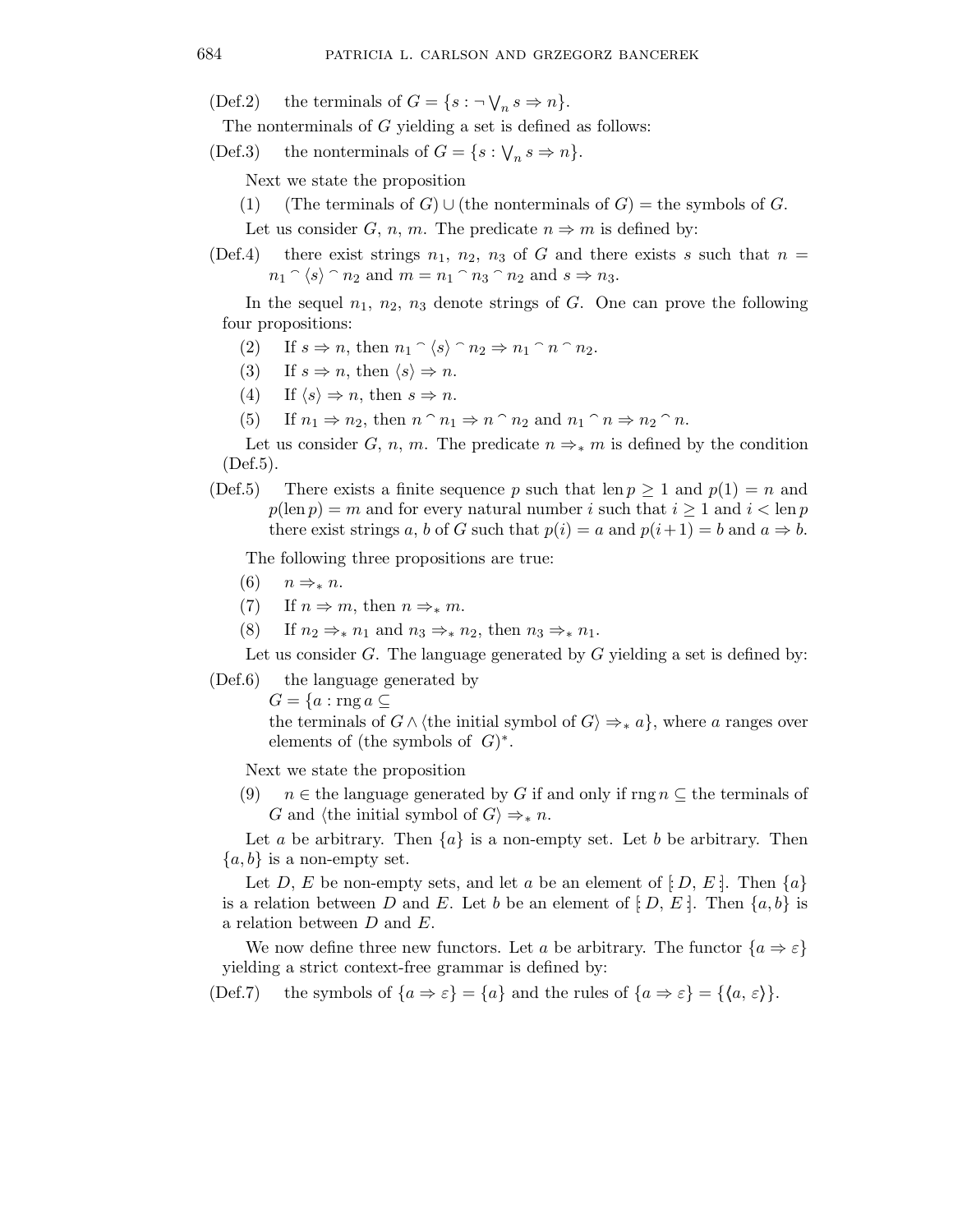Let b be arbitrary. The functor  $\{a \Rightarrow b\}$  yielding a strict context-free grammar is defined as follows:

(Def.8) the symbols of  $\{a \Rightarrow b\} = \{a, b\}$  and the initial symbol of  $\{a \Rightarrow b\} = a$ and the rules of  $\{a \Rightarrow b\} = \{\langle a, \langle b \rangle \rangle\}.$ 

The functor  $\begin{cases} a \Rightarrow ba \end{cases}$  $a \Rightarrow \varepsilon$ yields a strict context-free grammar and is defined by:

(Def.9) the symbols of  $\begin{cases} a \Rightarrow ba \end{cases}$  $a \Rightarrow \varepsilon$  $\{\begin{array}{c} a \Rightarrow ba \end{array}\}$  and the initial symbol of  $\begin{array}{c} a \Rightarrow ba \end{array}$  $a \Rightarrow \varepsilon$  $\}$  = a  $\int$ and the rules of  $a \Rightarrow ba$  $a \Rightarrow \varepsilon$  $\Big\} = \{\langle a, \langle b,a \rangle\rangle, \langle a, \varepsilon \rangle\}.$ 

Let  $D$  be a non-empty set. The total grammar over  $D$  yields a strict contextfree grammar and is defined as follows:

(Def.10) the symbols of the total grammar over  $D = D \cup \{D\}$  and the initial symbol of the total grammar over  $D = D$  and the rules of the total grammar over  $D = \{ \langle D, \langle d, D \rangle \} : d = d \} \cup \{ \langle D, \varepsilon \rangle \}$ , where d ranges over elements of D.

In the sequel  $a, b$  are arbitrary and  $D$  denotes a non-empty set. Next we state several propositions:

- (10) The terminals of  $\{a \Rightarrow \varepsilon\} = \emptyset$ .
- (11) The language generated by  $\{a \Rightarrow \varepsilon\} = \{\varepsilon\}.$
- (12) If  $a \neq b$ , then the terminals of  $\{a \Rightarrow b\} = \{b\}.$
- (13) If  $a \neq b$ , then the language generated by  $\{a \Rightarrow b\} = \{\langle b \rangle\}.$

(14) If 
$$
a \neq b
$$
, then the terminals of  $\begin{cases} a \Rightarrow ba \\ a \Rightarrow \varepsilon \end{cases} = \{b\}.$ 

(15) If 
$$
a \neq b
$$
, then the language generated by  $\begin{cases} a \Rightarrow ba \\ a \Rightarrow \varepsilon \end{cases} = \{b\}^*$ .

- (16) The terminals of the total grammar over  $D = D$ .
- (17) The language generated by the total grammar over  $D = D^*$ .

We now define two new attributes. A context-free grammar is efective if:

(Def.11) the language generated by it is non-empty and the initial symbol of it ∈ the nonterminals of it and for every symbol s of it such that  $s \in$  the terminals of it there exists a string p of it such that  $p \in$  the language generated by it and  $s \in \text{rng } p$ .

A context-free grammar is finite if:

(Def.12) the rules of it is finite.

Let G be an efective context-free grammar. Then the nonterminals of  $G$  is a non-empty subset of the symbols of G.

Let X be a set, and let Y be a non-empty set, and let f be a function from X into Y. Then graph  $f$  is a relation between  $X$  and  $Y$ .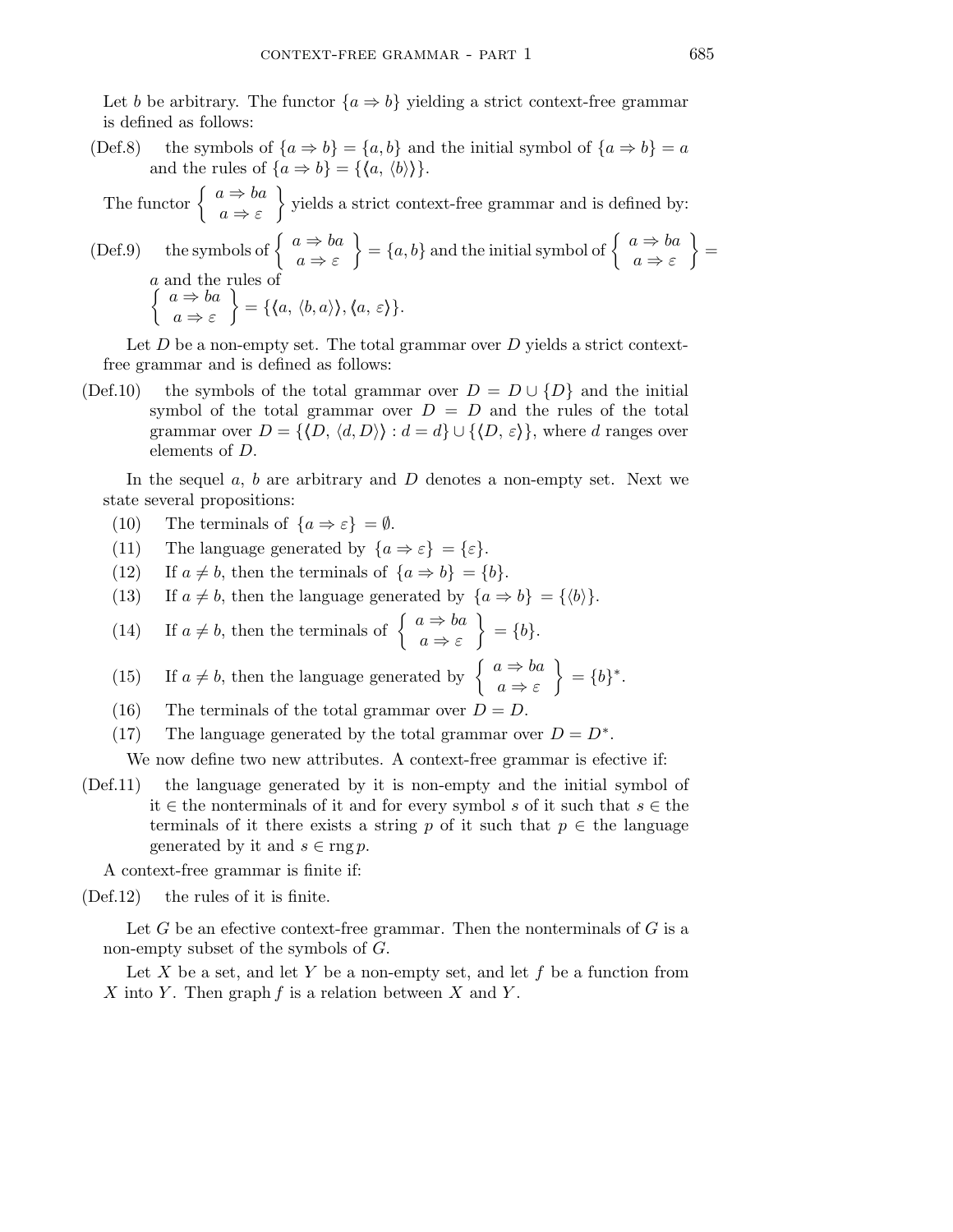Let X, Y be non-empty sets, and let p be a finite sequence of elements of X, and let f be a function from X into Y. Then  $f \cdot p$  is an element of  $Y^*$ .

Let  $X, Y$  be non-empty sets, and let  $f$  be a function from  $X$  into  $Y$ . The functor  $f^*$  yielding a function from  $X^*$  into  $Y^*$  is defined as follows:

(Def.13) for every element p of  $X^*$  holds  $f^*(p) = f \cdot p$ .

Let R be a binary relation. The functor  $R^*$  yielding a binary relation is defined by the condition (Def.14).

- (Def.14) Let x, y be arbitrary. Then  $\langle x, y \rangle \in R^*$  if and only if the following conditions are satisfied:
	- (i)  $x \in \text{field } R$ ,
	- (ii)  $y \in \text{field } R$ ,
	- (iii) there exists a finite sequence p such that len  $p \ge 1$  and  $p(1) = x$  and  $p(\text{len } p) = y$  and for every natural number i such that  $i \ge 1$  and  $i < \text{len } p$ holds  $\langle p(i), p(i+1)\rangle \in R$ .

In the sequel  $R$  is a binary relation. We now state the proposition

 $(18)$   $R \subseteq R^*$ .

Let X be a non-empty set, and let R be a binary relation on X. Then  $R^*$  is a binary relation on X.

Let G be a context-free grammar, and let X be a non-empty set, and let f be a function from the symbols of G into X. The functor  $G(f)$  yielding a strict context-free grammar is defined by:

(Def.15) 
$$
G(f) = \langle X, f(\text{the initial symbol of } G), (\text{graph } f) \rangle
$$
 the rules of  $G$  or  $\text{graph}(f^*)$ ).

The following proposition is true

(19) For all non-empty sets  $D_1, D_2$  such that  $D_1 \subseteq D_2$  holds  $D_1^* \subseteq D_2^*$ .

## **REFERENCES**

- [1] Grzegorz Bancerek. The fundamental properties of natural numbers. Formalized Mathematics,  $1(1):41-46$ , 1990.
- [2] Grzegorz Bancerek and Krzysztof Hryniewiecki. Segments of natural numbers and finite sequences. Formalized Mathematics, 1(1):107-114, 1990.
- [3] Czesław Byliński. Finite sequences and tuples of elements of a non-empty sets. Formalized Mathematics, 1(3):529–536, 1990.
- [4] Czesław Byliński. Functions and their basic properties. Formalized Mathematics,  $1(1):55-65, 1990.$
- [5] Czesław Byliński. Functions from a set to a set. Formalized Mathematics, 1(1):153–164, 1990.
- Agata Darmochwał. Finite sets. Formalized Mathematics, 1(1):165-167, 1990.
- [7] Krzysztof Hryniewiecki. Basic properties of real numbers. Formalized Mathematics,  $1(1):35-40, 1990.$
- [8] Andrzej Trybulec. Domains and their Cartesian products. Formalized Mathematics,  $1(1):115-122, 1990.$
- [9] Andrzej Trybulec. Tarski Grothendieck set theory. Formalized Mathematics, 1(1):9–11, 1990.
- [10] Edmund Woronowicz. Relations and their basic properties. Formalized Mathematics,  $1(1):73-83, 1990.$